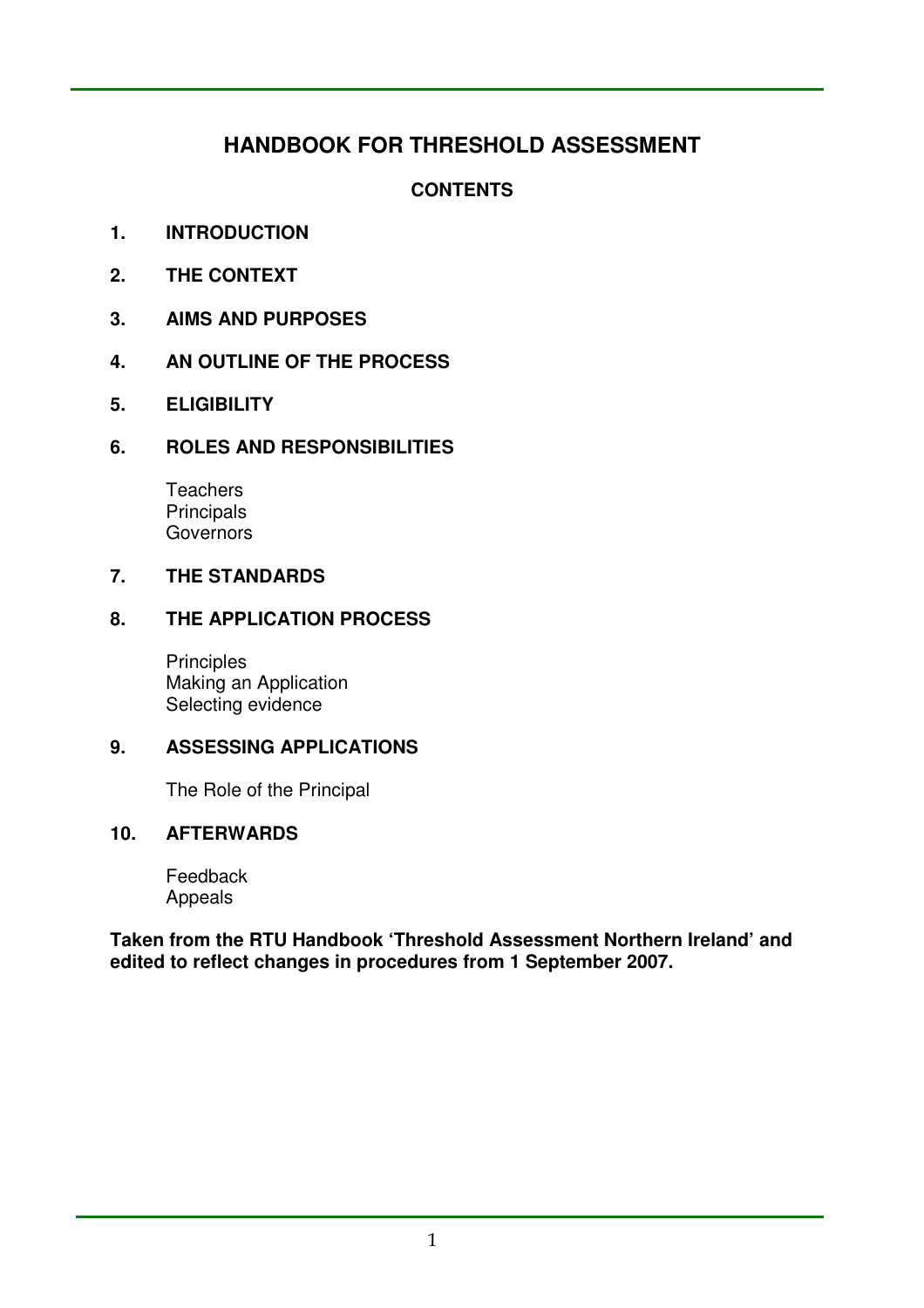# **1. INTRODUCTION**

 This handbook is for teachers in Northern Ireland who are eligible to apply for threshold assessment under the Threshold (Northern Ireland) arrangements. It has its genesis in the agreement between the Teachers' Side and Management Side which created a mechanism to facilitate the movement of teachers on to point one of the upper pay scale.

 Threshold Northern Ireland sets teachers eligible for threshold assessment a new challenge, but it also offers them a new opportunity.

 It requires those who decide to apply to review what they have done as teachers in the past two or three years against the four agreed threshold standards, and to select evidence from their practice to demonstrate that they have been working broadly at these standards during this time. PRSD review statements and the wider knowledge and understanding the principal has of the teacher's work also plays an important part in the decision-making process.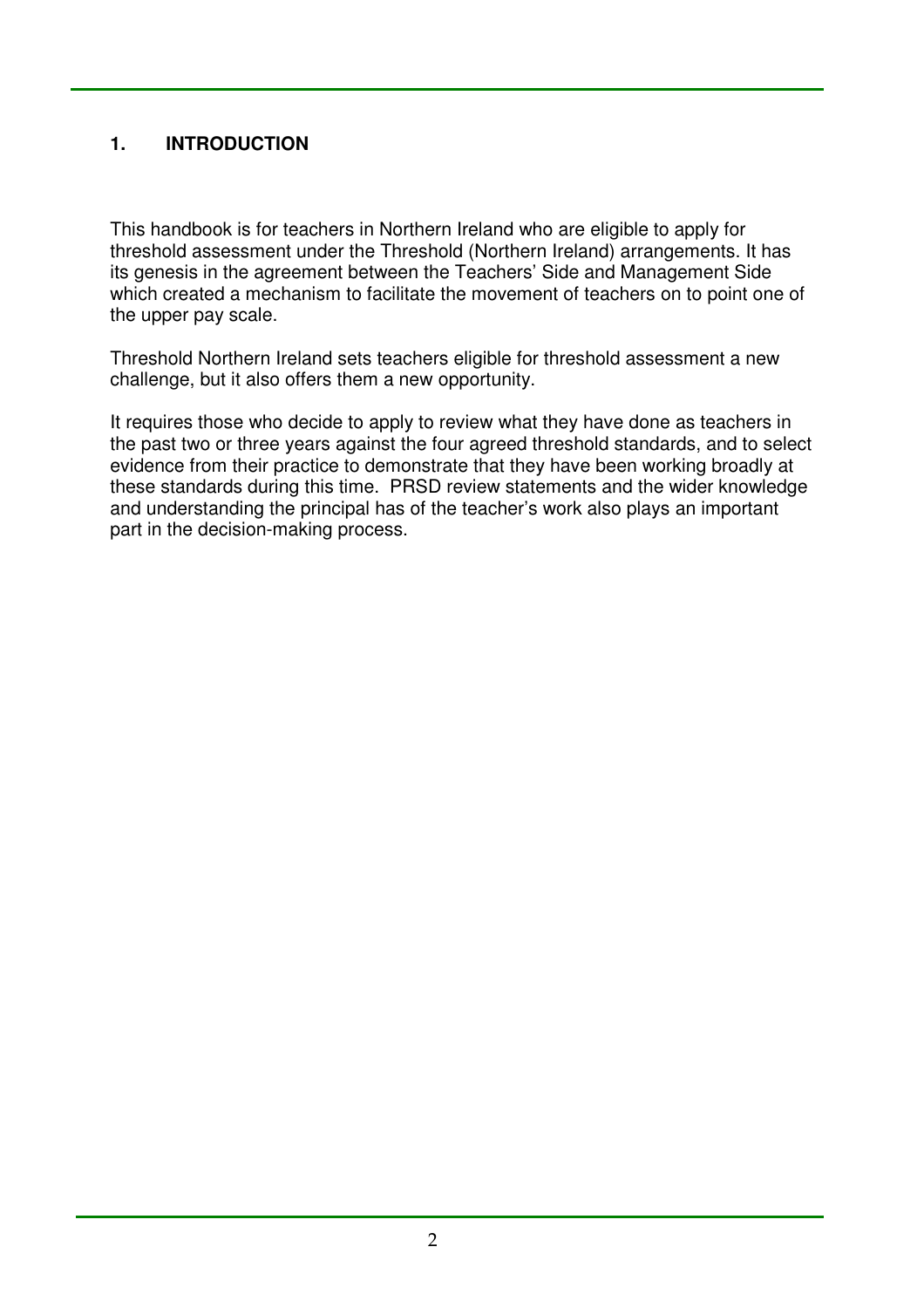# **2. THE CONTEXT**

 Thirty years – a teaching generation – ago, the world was a different place. Change was minimal and great educational value was placed on the stability of tradition. Parents expected schools to be like those they attended, and the outcomes of formal education were not expected to alter greatly with the passage of time.

The world of the 21<sup>st</sup> century is very different. We recognise now that, if young people are to be well prepared for their futures, schools, and the practice within them, have got to change.

 But change in schools can only be achieved through teachers and, if they are to change what they do too, they need career-long professional support, something that is not occasional, but which arises directly from their critical reflection about what they do in the context of their own schools.

 Threshold Northern Ireland gives teachers an opportunity to reflect on their practice, and use it to provide evidence to demonstrate that they are effectively meeting the needs of their pupils and to gain a tangible reward for their efforts as a result.

 It is consistent with established good practice in performance review and professional development and will be a key element in the wider programme of changes designed to raise the status and professionalism of teaching here.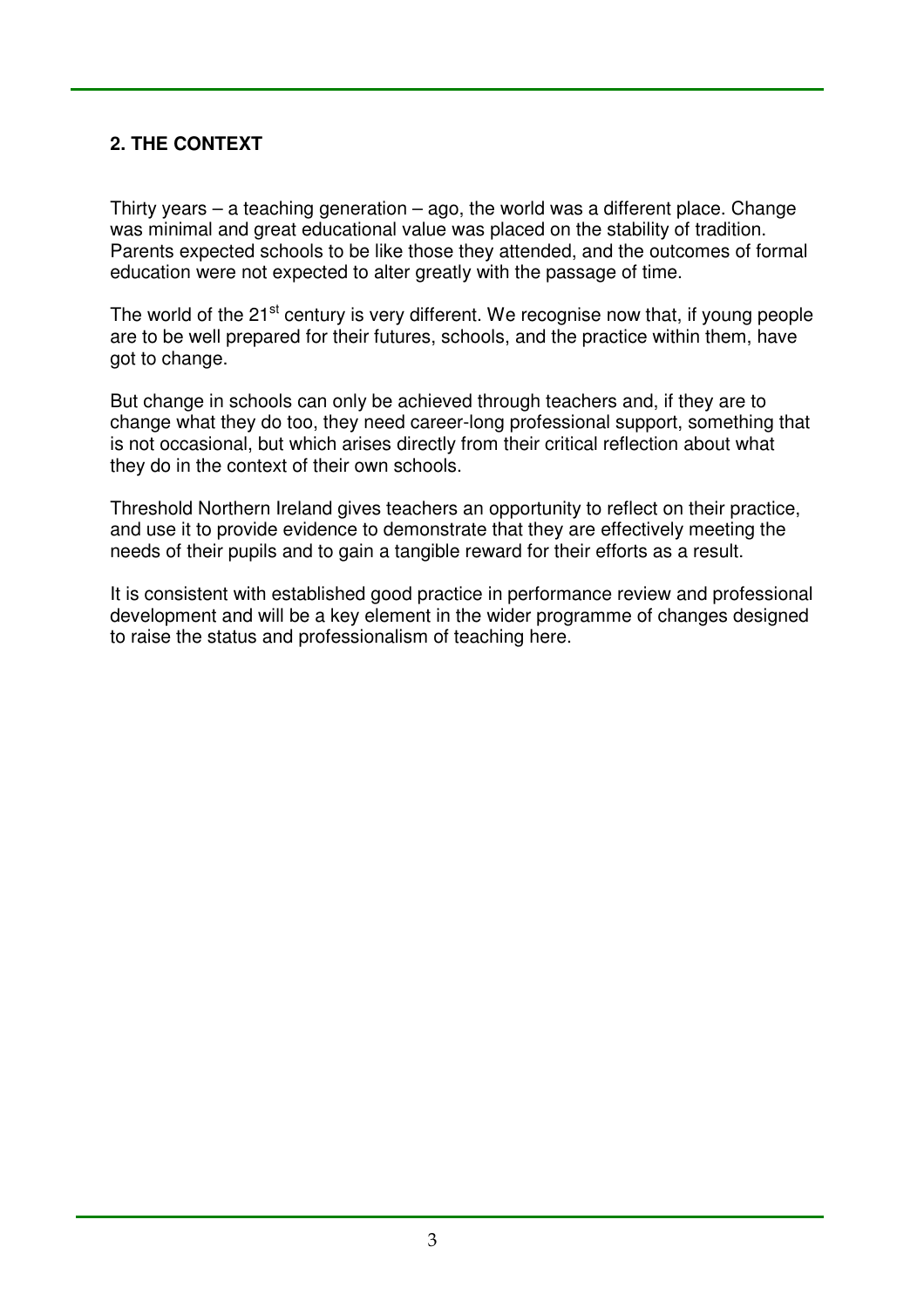#### $3.$ **3. AIMS AND PURPOSES**

## **Threshold assessment in Northern Ireland should:**

- • contribute to the overall process of improving the quality of teaching and learning in schools;
- support the further development of teachers as reflective professionals and thereby contribute to the growth of self-evaluating schools;
- build on the sound practice already established in the early professional development of teachers.

## **Threshold assessment in Northern Ireland will:**

- give recognition to the high calibre of Northern Ireland teachers and allow those with relevant experience to gain due reward for their professionalism in the classroom;
- be based on four standards which reflect the significant characteristics of effective teachers
	- $\triangleright$  core values, understanding of the curriculum and professional knowledge
	- $\triangleright$  teaching and assessment of learning
	- $\triangleright$  contribution to raising standards through pupil achievement
	- $\triangleright$  effective professional development
- focus on the individual teacher rather than the school;
- • promote equality of opportunity throughout the profession.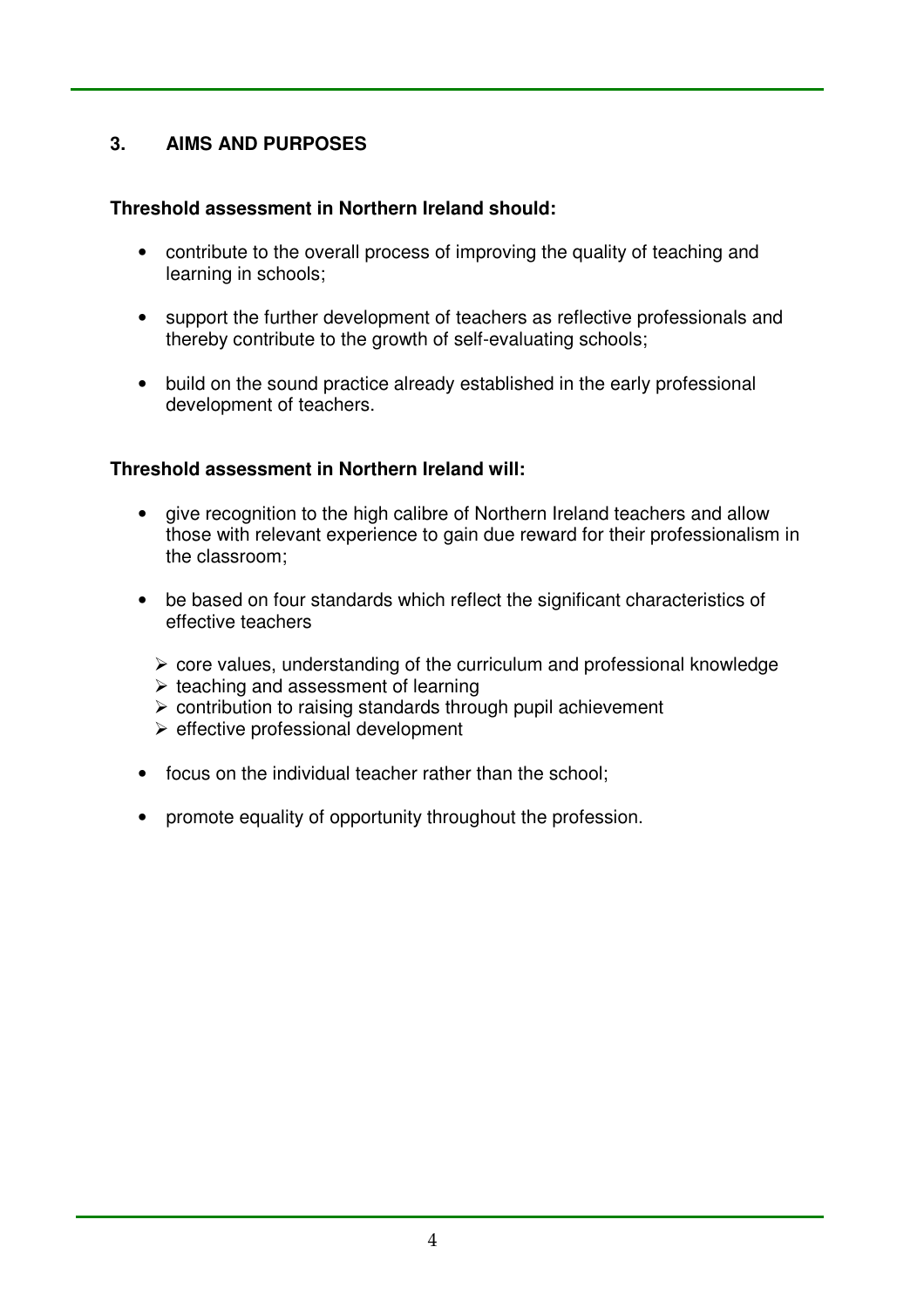#### $\mathbf{4}$ **4. AN OUTLINE OF THE PROCESS**

 The process of Threshold Assessment can be viewed as consisting of two phases: **APPLICATION** and **ASSESSMENT**.

 Threshold Northern Ireland is designed to help eligible teachers to review their classroom practice against agreed standards, to select evidence from that practice which demonstrates that they meet the four agreed threshold standards and to submit an **APPLICATION** on the appropriate form.

 The evidence which eligible teachers present on their threshold application will be **ASSESSED** by the principals of their schools who will be able to take into account, when making their judgements, PRSD review statements, the wider knowledge they have of each teacher and their understanding of the contexts in which they work.

#### **5. ELIGIBILITY**

 The first stage of the process involves identifying the teachers in each school who are eligible to apply for threshold assessment. Teachers are strongly advised not to proceed to the application stage before eligibility has been established.

- applications may be made by all teachers (including those acting as Principals and Vice-Principals at the time of application), apart from principals and vice- principals, who were on point M6 for experience and qualifications before or at the appropriate date ;
- salary points awarded for additional responsibilities should not be included, but those who were on point M6 for qualifications and experience before or at the appropriate date who also hold such additional responsibility points are eligible to apply for threshold assessment;
- full-time, part-time teachers and temporary teachers are eligible to apply;
- • queries about eligibility should be referred, in the first instance to the principal, ultimately it will be a matter for the employing authority;
- for teachers in non-standard settings e.g. peripatetic teachers employed by ELB's, eligibility will be determined by the employing authority.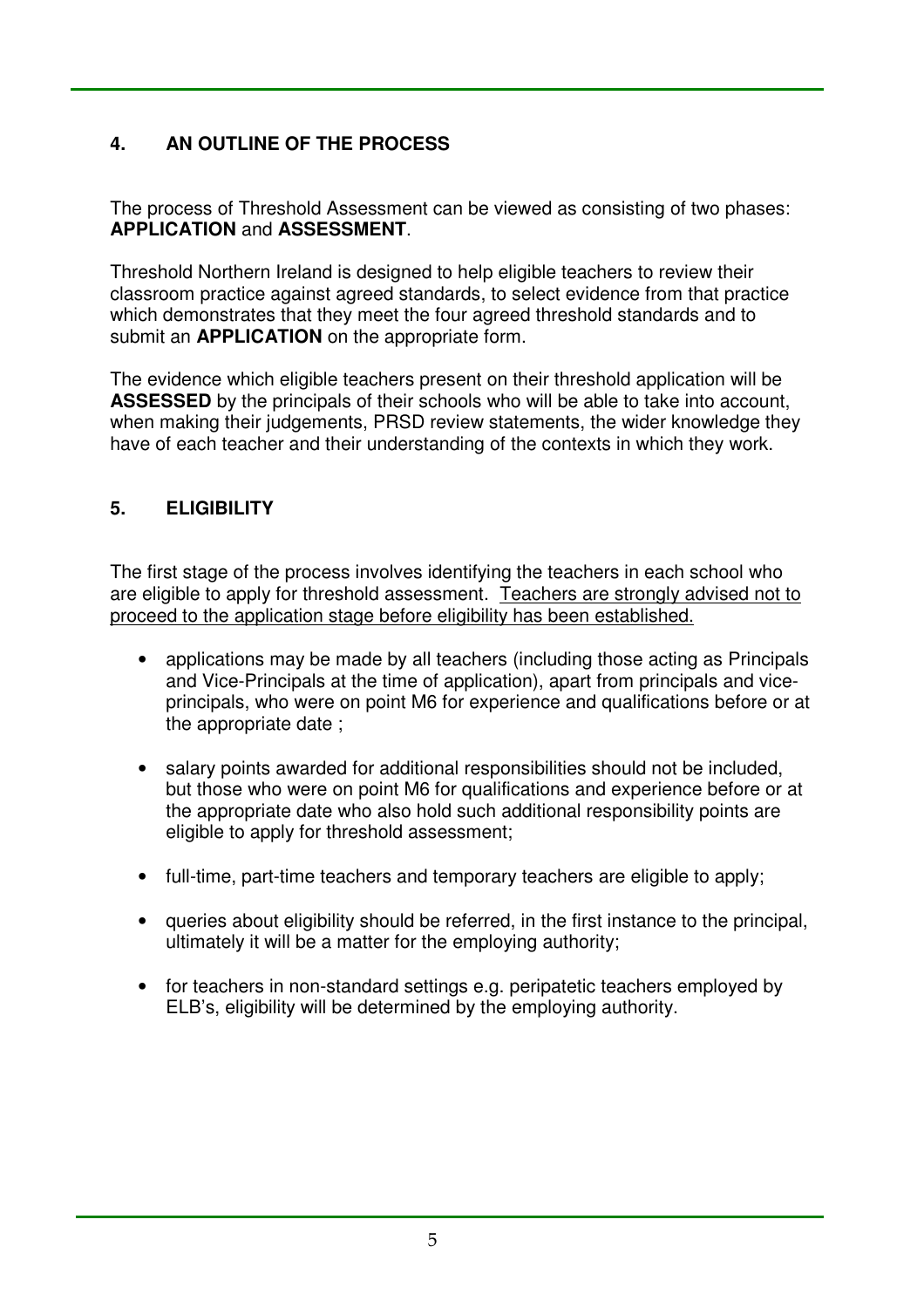#### **6. ROLES AND RESPONSIBILITIES**

 For threshold to work effectively teachers and principals need to have a clear understanding of their respective roles and responsibilities and to work closely together. A summary of the main roles and responsibilities follows.

## **TEACHERS**

No teacher is required to apply for threshold assessment.

### **Eligible teachers who decide to apply for threshold assessment will need to:**

- select the evidence from their professional practice during the past 2 to 3 years which they believe demonstrates that they have worked at the four agreed threshold standards;
- complete the application form and submit it to the principal of their schools.

#### **N.B. These responsibilities apply equally to teachers employed on a temporary basis.**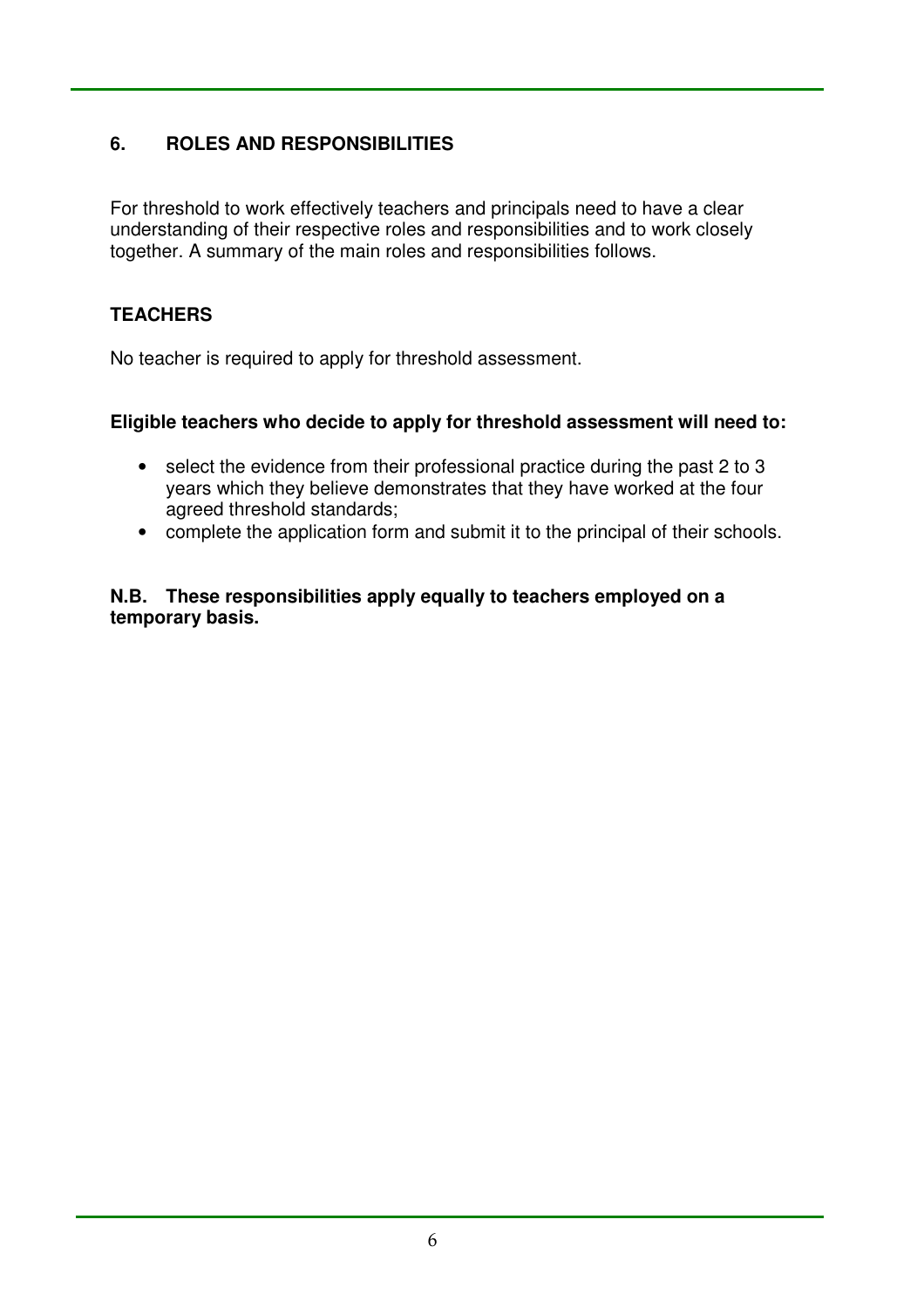## **PRINCIPALS**

 Principals have both the legal and the professional responsibility for evaluating the standards of teaching and learning in the schools they lead and for ensuring that there are proper standards of professional performance.

 Principals have access to existing school monitoring systems and to their wider knowledge of the teacher, in coming to a judgement as to whether the evidence submitted is accurate and indicative of overall performance.

 Principals have direct knowledge of the context in which teachers teach; they are therefore best placed to make the judgements on threshold applications submitted by teachers in their school.

### **In order to be able to carry out this responsibility effectively, they will need to:**

- • provide in-school briefings for all eligible teachers;
- distribute application forms to all eligible teachers;
- give teachers sufficient time to complete their application forms;
- receive completed applications by an agreed date;
- assess the completed applications against the four agreed threshold standards, as 'met' or 'not yet met';
- inform all applicants of the outcome of their application;
- • provide feedback to all applicants.

## **GOVERNORS**

 Governors have **no formal role** in threshold assessment but they should be aware that it is happening and have an interest in its implications for the teachers in their schools.

 Following assessment, the Chairperson of Governors will receive a report on the threshold assessment process in the school from the principal. Governors, through their role in the school salary committee, will also be involved with any appeals against the principal's assessment by unsuccessful applicants.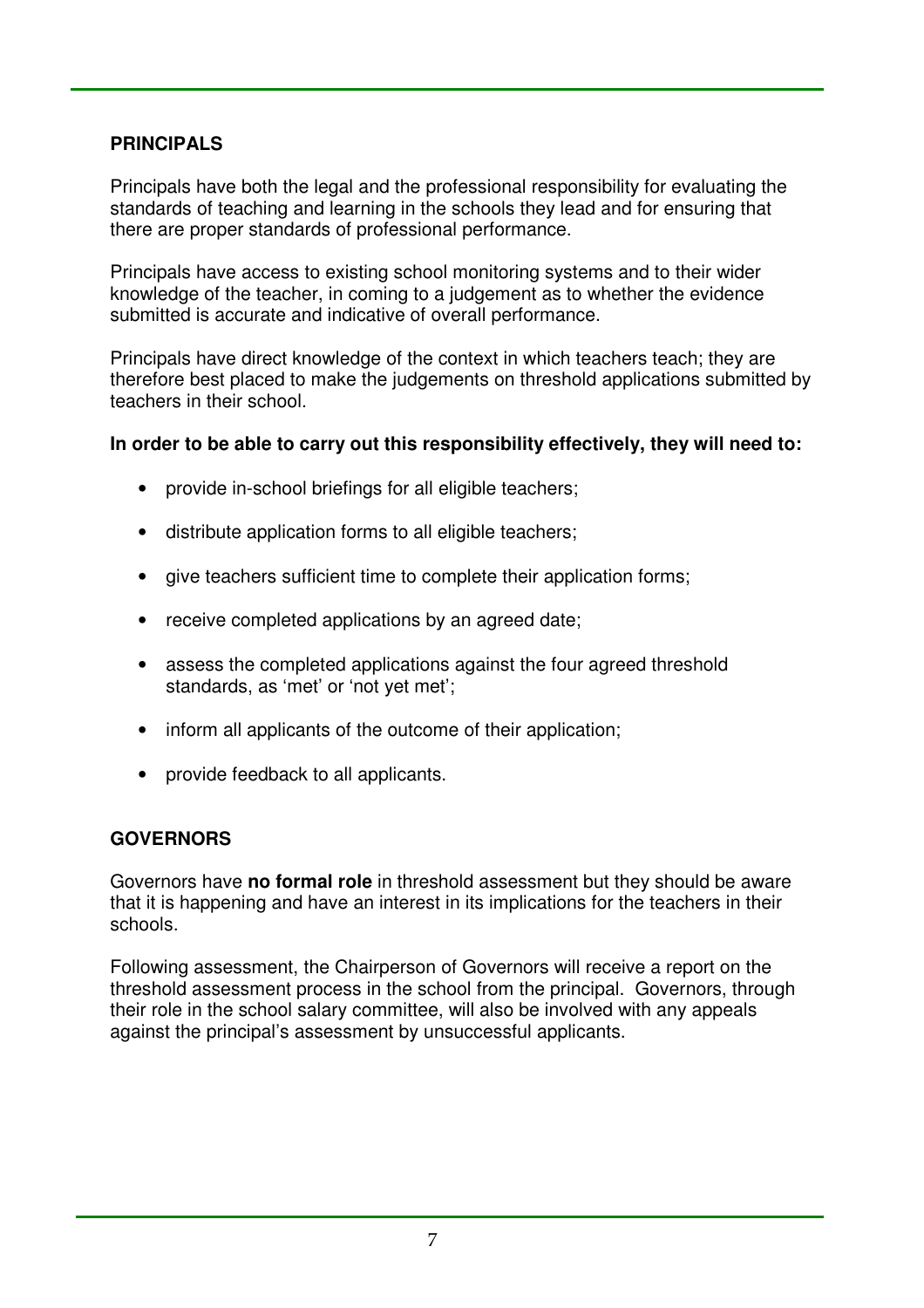#### $\overline{7}$ . **7. THE STANDARDS**

## **An Introduction**

 There are four standards that teachers eligible to apply for threshold assessment have to show themselves able to meet if they are to be successful.

 Teachers eligible to apply for threshold assessment must show themselves able to meet all four of the standards.

The four threshold standards in Northern Ireland are:

- core values, understanding of the curriculum and professional knowledge;
- teaching and assessment of learning;
- contribution to raising standards through pupil achievement;
- effective professional development.

 Each standard deals with a different aspect of the work of a teacher, but, taken together, they reflect recognised professional principles and practice, and there is throughout a strong emphasis on teaching in the classroom.

 Much will depend on the context within which a teacher works, the age range of the pupils, the resources available, the range of subjects and courses offered, the extent to which the teacher is classroom based, and perhaps most importantly, the educational backgrounds and needs of the pupils in the teacher's care. All of these factors should be taken into account and reflected in the application form.

 When making an application for threshold assessment, eligible teachers will be expected to provide *evidence that they have worked at these four standards during* the previous two to three years of their careers. PRSD review statements should be used as an important source of evidence of effective performance.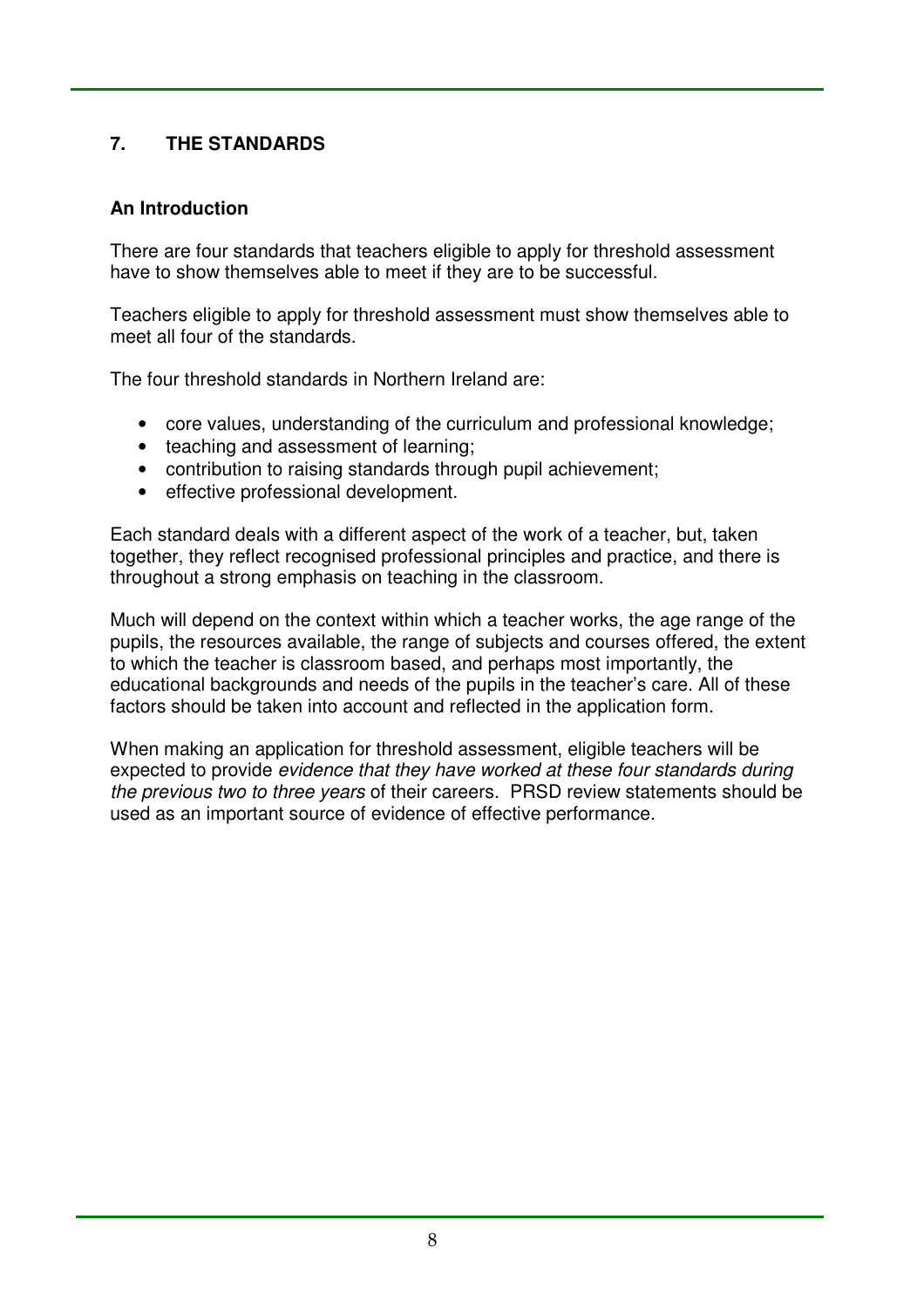## **THE FIRST STANDARD**

#### **CORE VALUES, UNDERSTANDING OF THE CURRICULUM AND PROFESSIONAL KNOWLEDGE**

 What does this standard deal with and how can it best be interpreted to take account of different school contexts?

 To meet this standard, eligible teachers will have to provide evidence from what they have done *in the previous two to three years* to show that they:

- are effective professionals
- have up-to-date knowledge of their subject(s) or specialism(s)
- take account of wider curriculum developments that are relevant to their work as teachers

### **What will teachers need to do to demonstrate that they meet this standard?**

 (a) to demonstrate that they are effective professionals, teachers at the threshold level must be able to show through their teaching that they:

- care for children;
- seek the development of the whole child;
- are committed to the rights of the child and the promotion of equal opportunities;
- are able to adapt to changing circumstances and new ideas;
- have vision, energy and perseverance.

 (b) to demonstrate that they have up-to-date knowledge of the teaching of their subject(s) or specialism(s), teachers at the threshold level must be able to show through their teaching that they:

- have relevant, up-to-date knowledge and understanding of their subject(s) or specialism(s) within the framework of the Northern Ireland Curriculum and/or the Curricular Guidance for Pre-School Education;
- know their subject(s) or specialism(s) in sufficient depth to be able to teach them effectively;
- understand the range of factors (social, emotional, cultural, psychological) that affect pupils' learning and take them into account in their planning and preparation.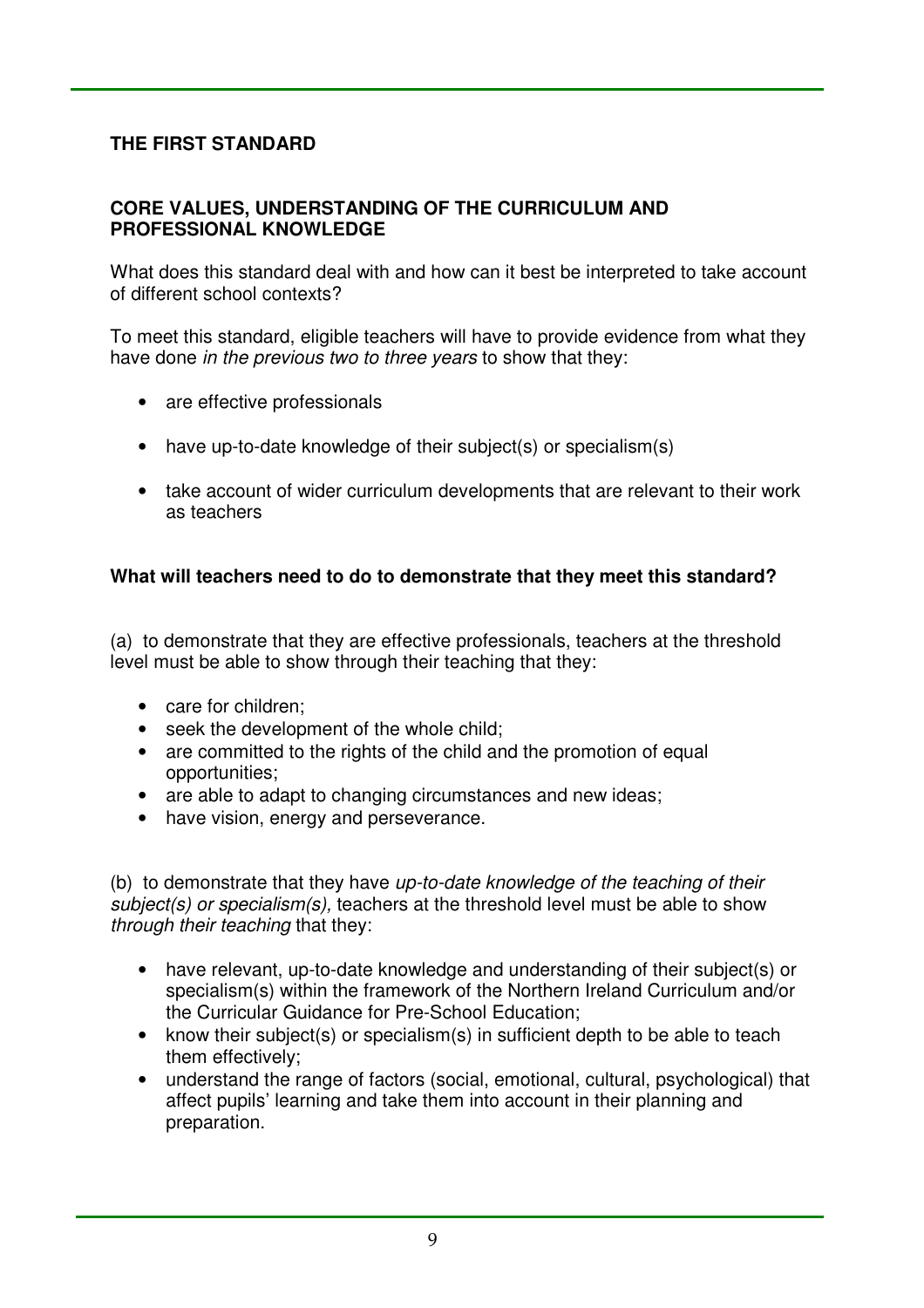(c) to demonstrate that they take account of wider curriculum developments that are relevant to their work, teachers at the threshold level must be able to show through their teaching that they:

- have a working knowledge of the major strategies and initiatives introduced in Northern Ireland (such as, for example, the Northern Ireland Education Technology Strategy);
- include a cross-curricular dimension to the work they do with pupils.

## **THE SECOND STANDARD**

## **TEACHING AND ASSESSMENT OF LEARNING**

#### **What does this standard deal with and how can it best be interpreted to take account of different school contexts?**

 To meet this standard, eligible teachers will have to provide evidence from what they have done in the previous two to three years that they

- • consistently and effectively plan to meet pupils' individual learning needs
- use a range of appropriate learning and teaching strategies
- • effectively monitor and evaluate pupils' learning

### **What will teachers need to do to demonstrate that they meet this standard?**

 (a) to demonstrate that they consistently and effectively plan to meet pupils' individual learning needs, teachers at the threshold level must be able to show through their teaching that:

- their planning takes account of the need for them to set realistic, but challenging, goals for their pupils;
- these goals are communicated to and shared with their pupils.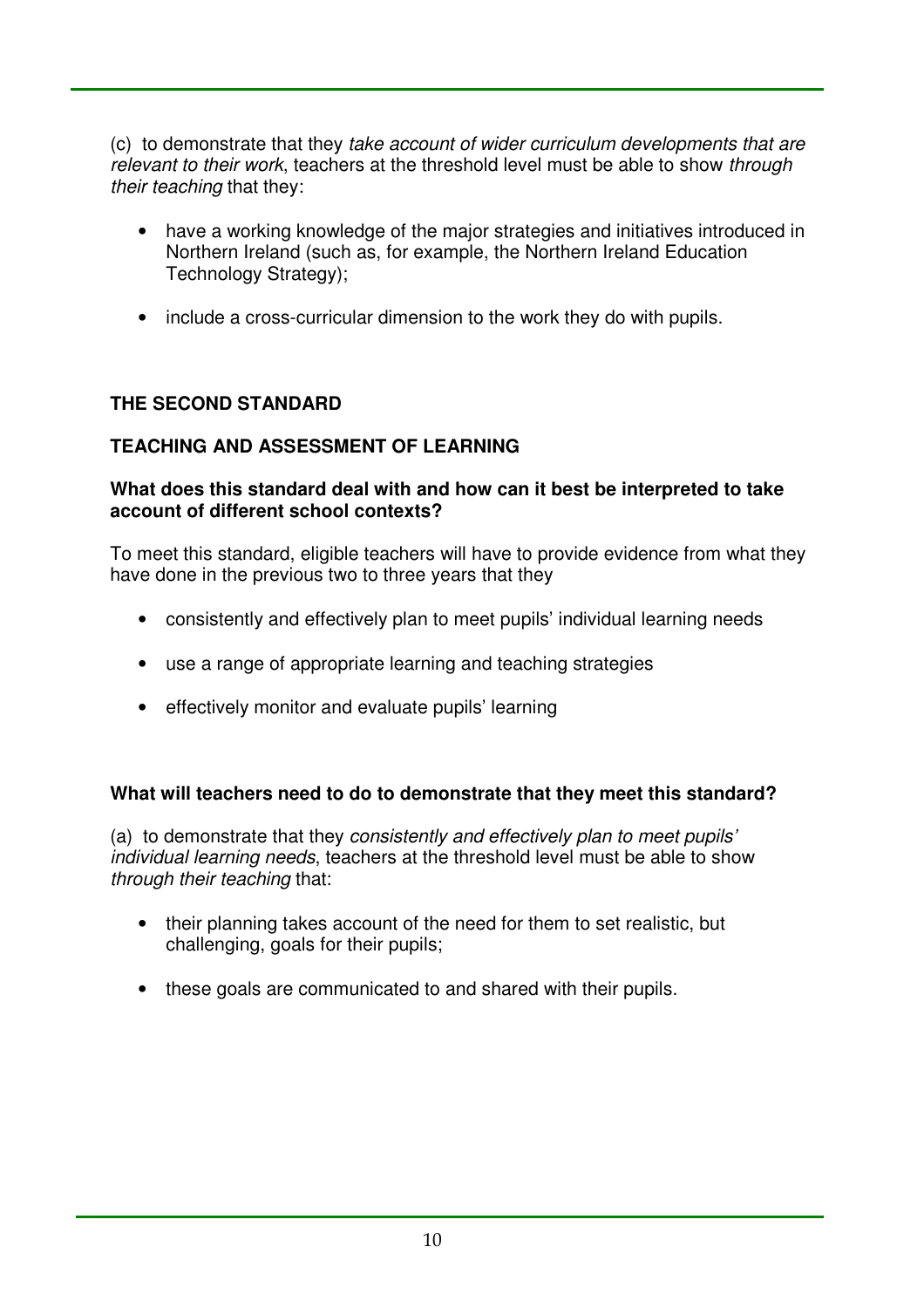(b) to demonstrate that they use a range of appropriate learning and teaching strategies, teachers at the threshold level must be able to show through their teaching that they:

- use learning activities which take account of a variety of learning styles and include learning outside the classroom by making appropriate use of, for example, homework, project work, field trips;
- take account of pupils' previous learning;
- make effective use of a range of resources to support learning;
- use ICT effectively and appropriately to help them achieve their learning objectives for their pupils, due account being taken of the facilities and training opportunities available;
- provide positive, appropriate and targeted support for pupils with specific learning needs;
- maintain high levels of behaviour and discipline in their classrooms;
- $\bullet$  example, rewarding pupils appropriately, celebrating their progress and achievement and displaying examples of their work. provide a positive and purposeful learning environment for pupils by, for

 (c) to demonstrate that they monitor and evaluate their pupils' learning effectively, teachers at the threshold level must be able to show *through their teaching* that they:

- implement their school's policies on assessment, recording and reporting;
- take appropriate account of both Northern Ireland and individual school targets for achievement;
- set their pupils realistic, but challenging, targets for improvement;
- • report appropriately to pupils, parents, other teachers and the principals of their schools on their pupils' progress, identifying any action required;
- establish learning partnerships with, for example, pupils, parents, teaching colleagues or other members of the community.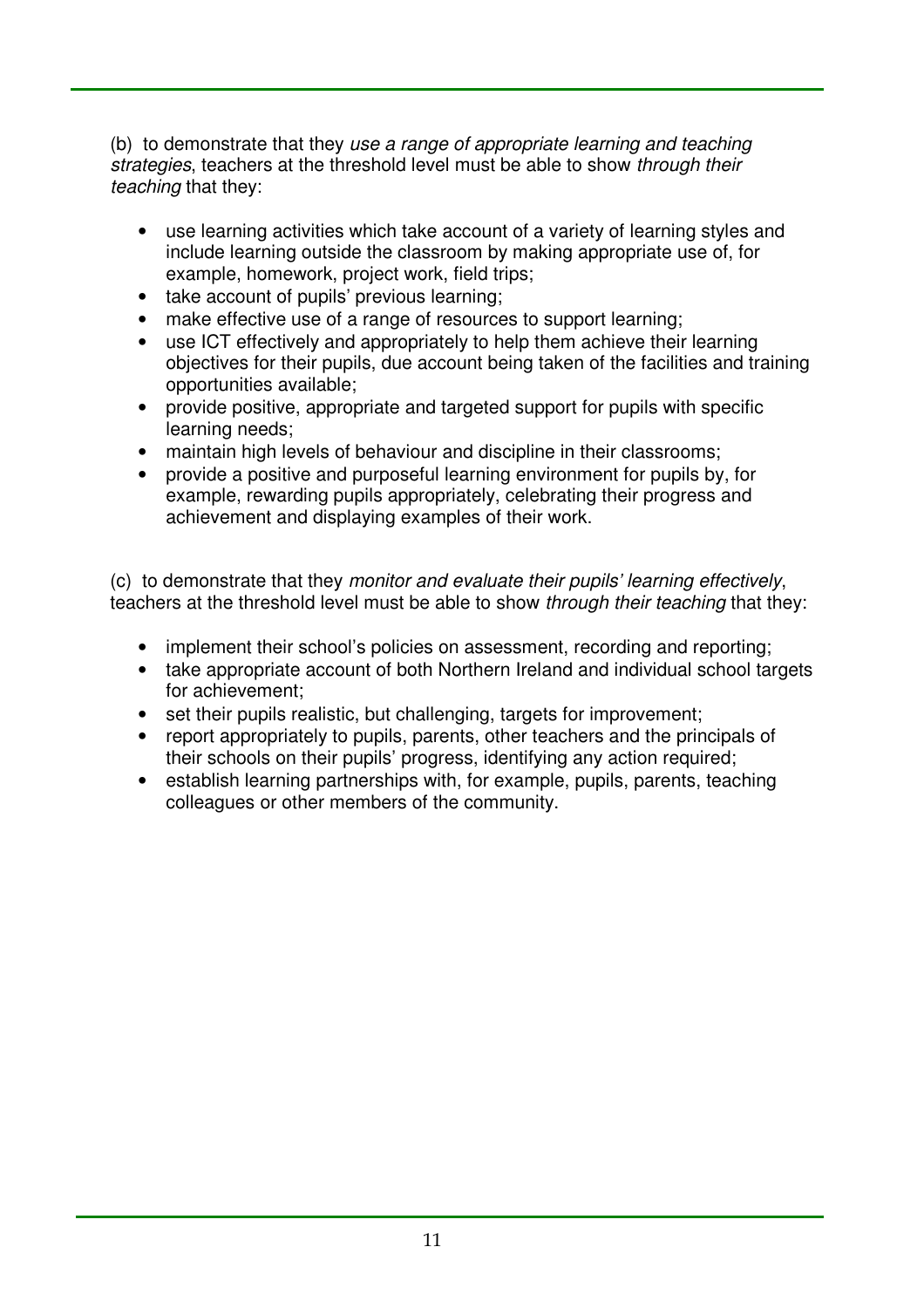## **THE THIRD STANDARD**

## **CONTRIBUTION TO RAISING STANDARDS THROUGH PUPIL ACHIEVEMENT**

#### **What does this standard deal with and how can it best be interpreted to take account of different school contexts?**

To meet this standard, eligible teachers will have to provide *evidence from what they* have done in the past two to three years to show that, as a result of their work, their pupils have continued to achieve in a manner consistent with the targets set by their schools in the light of relevant information**.** 

 Pupils' achievements can be related to their personal, social and academic achievement, but *must be demonstrated by evidence*.

#### **What will teachers need to do to demonstrate that they meet this standard?**

 It will be for each school principal to make a professional judgement as to whether the progress made by a teacher's pupils is at least within the range expected in light of the school's local and regional context.

 School principals will make their judgements on the basis of evidence submitted by teachers.

 In order to demonstrate to their principals that they meet this standard, eligible teachers will need to present evidence which:

- shows that there has been appropriate development, relative to their prior attainment and expected achievement, for the great majority of the pupils for whom they are responsible;
- is representative of the broad range of the teacher's work and takes account of any particular circumstances which affect that work;
- • demonstrates that care and attention are given to all the teacher's pupils**;**
- indicates that the level of progress made by the teacher's pupils compares favourably with what might reasonably have been expected for such pupils, taking the school's context and setting into account.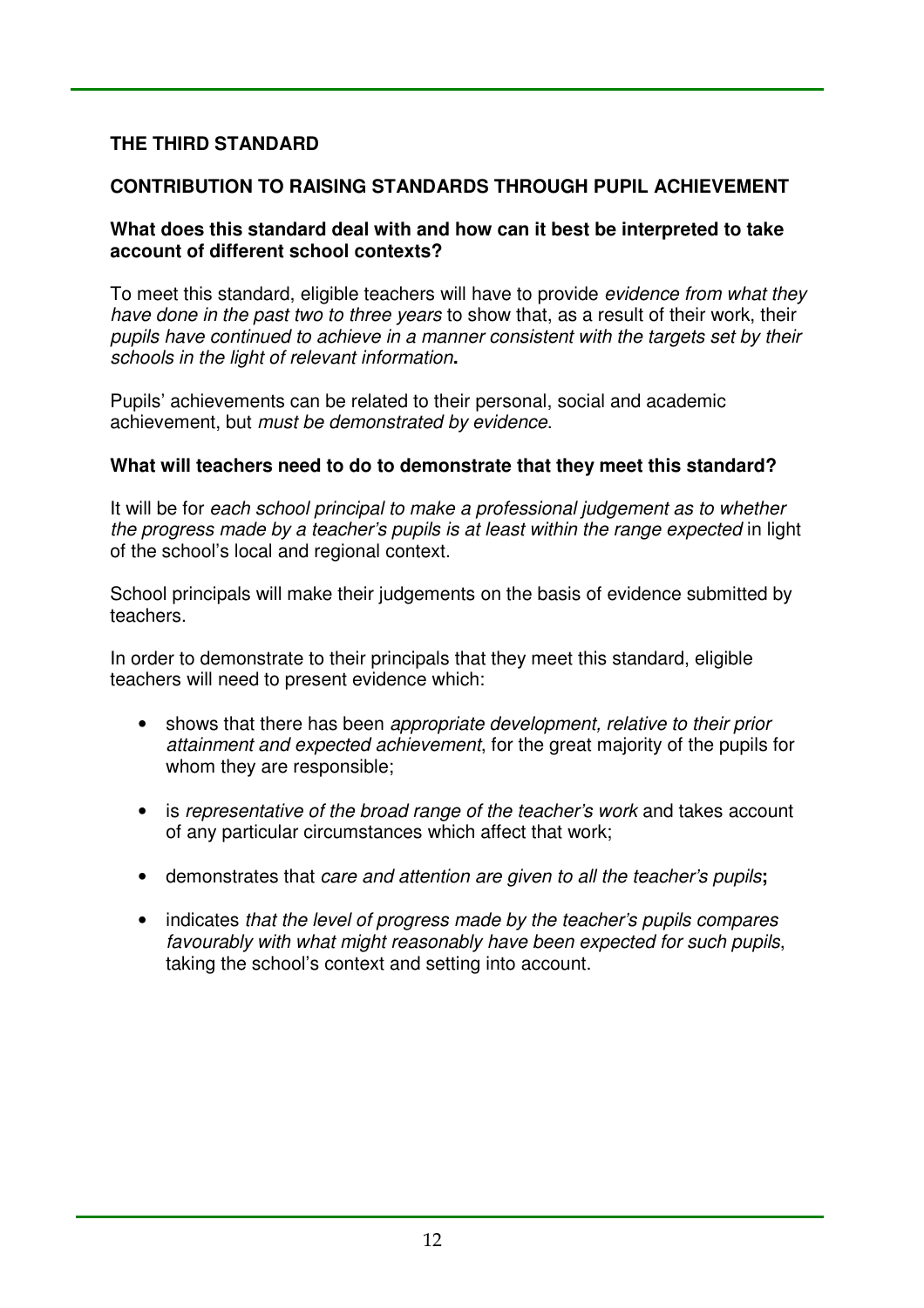# **THE FOURTH STANDARD**

# **EFFECTIVE PROFESSIONAL DEVELOPMENT**

#### **What does this standard deal with and how can it best be interpreted to take account of different school contexts?**

 To meet this standard, eligible teachers' will have to provide evidence from what they have done *in the previous two to three years* that they:

- take responsibility for their own professional development;
- use the outcomes of their professional development to improve their teaching and their pupils' learning;
- make an active contribution to the policies and aspirations of the school.

## **What will teachers need to do to demonstrate that they meet this standard?**

 (a) to demonstrate that they take responsibility for their professional development, teachers at the threshold level must be able to show that they:

- engage in on-going professional self review;
- understand and are aware of the importance of critical reflection in evaluating and, where possible, improving their professional practice.
- (b) to demonstrate that they use the outcomes of their professional development to improve their teaching and their pupils' learning, teachers at the threshold level must be able to show that they:
	- have identified areas in which they need to develop in order to meet their school's as well as their own personal development needs;
	- have taken appropriate action to enhance their professional knowledge, expertise and skills;
	- have shared the outcomes of their professional development with others in their working teams.

 (c) to demonstrate that they make an active contribution to the policies and aspirations of their schools, eligible teachers must be able to show that they:

- have participated in the formulation and implementation of the school's development plan and other whole school policies and can function as members of professional teams;
- • promote the ethos of the school.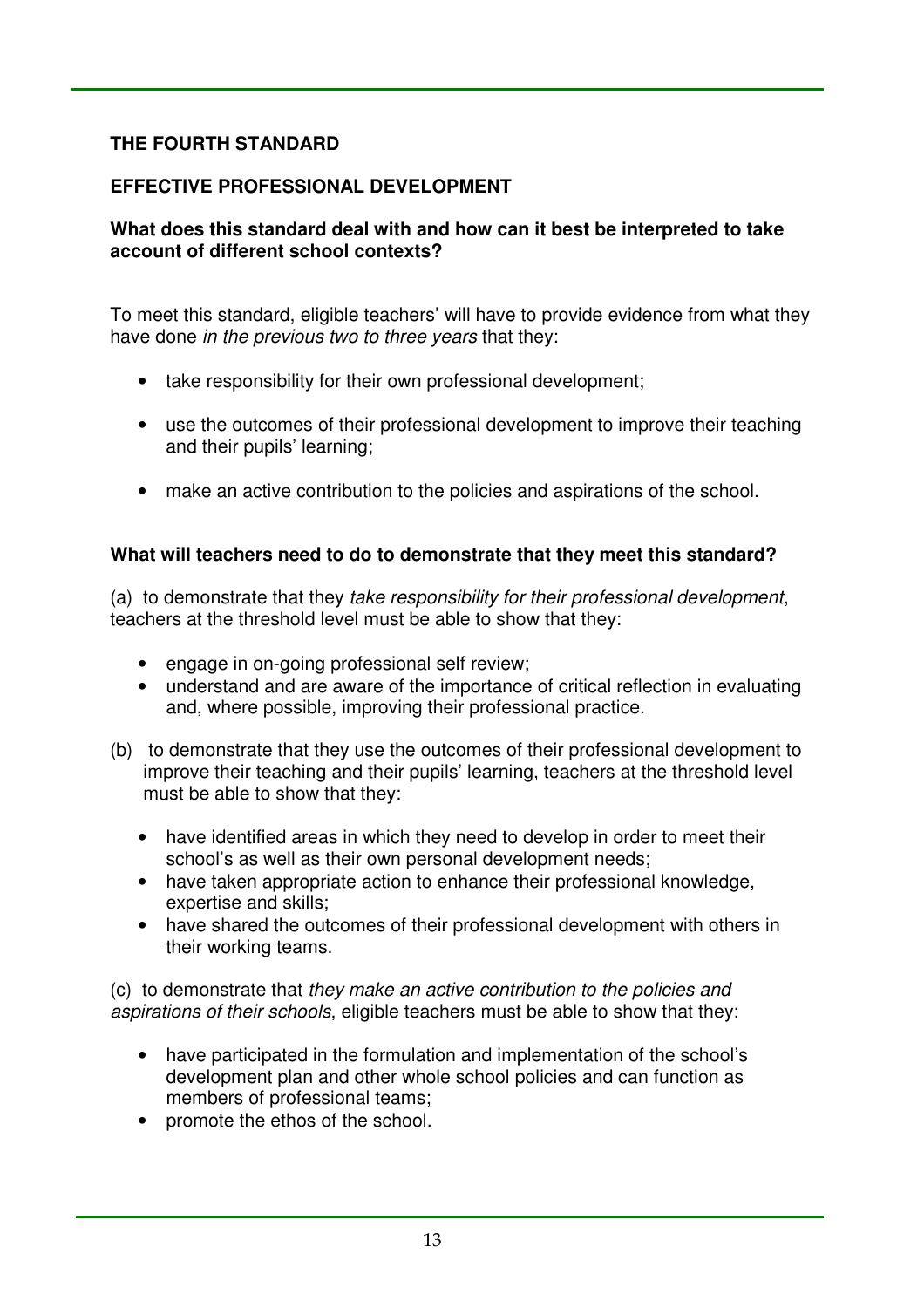# **8. THE APPLICATION PROCESS**

## **PRINCIPLES**

 **For the application process to work smoothly and effectively, it is essential that certain basic rules and principles are not only understood by all those involved but also adhered to at every stage. If these principles are followed at each stage, the climate of trust that is so important to the success of the threshold process as a whole is much more likely to be developed and the process itself is much more likely to be worthwhile and productive.** 

 **These basic principles deal with five key issues:** 

- equality of opportunity
- confidentiality
- professionalism
- openness and transparency
- sensitivity.

# **Equality of opportunity**

Threshold assessment in Northern Ireland is open to all eligible teachers, whatever their circumstances**.** 

 Those involved in the assessment process must not act unfairly to any individual or unlawfully discriminate against any applicant on the grounds of his or her age, gender, marital status, nationality, race, disability or sexual orientation.

Eligible part-time or temporary teachers must not be treated any less favourably than eligible full-time permanent teachers.

Threshold assessment is open to eligible teachers working in a variety of non-school settings, such as, for example, peripatetic teachers or teachers based in referral units.

 Teachers absent from school, for example, on maternity leave or sick leave are also entitled to apply and their applications must be treated in the same way as those of teachers remaining in that school.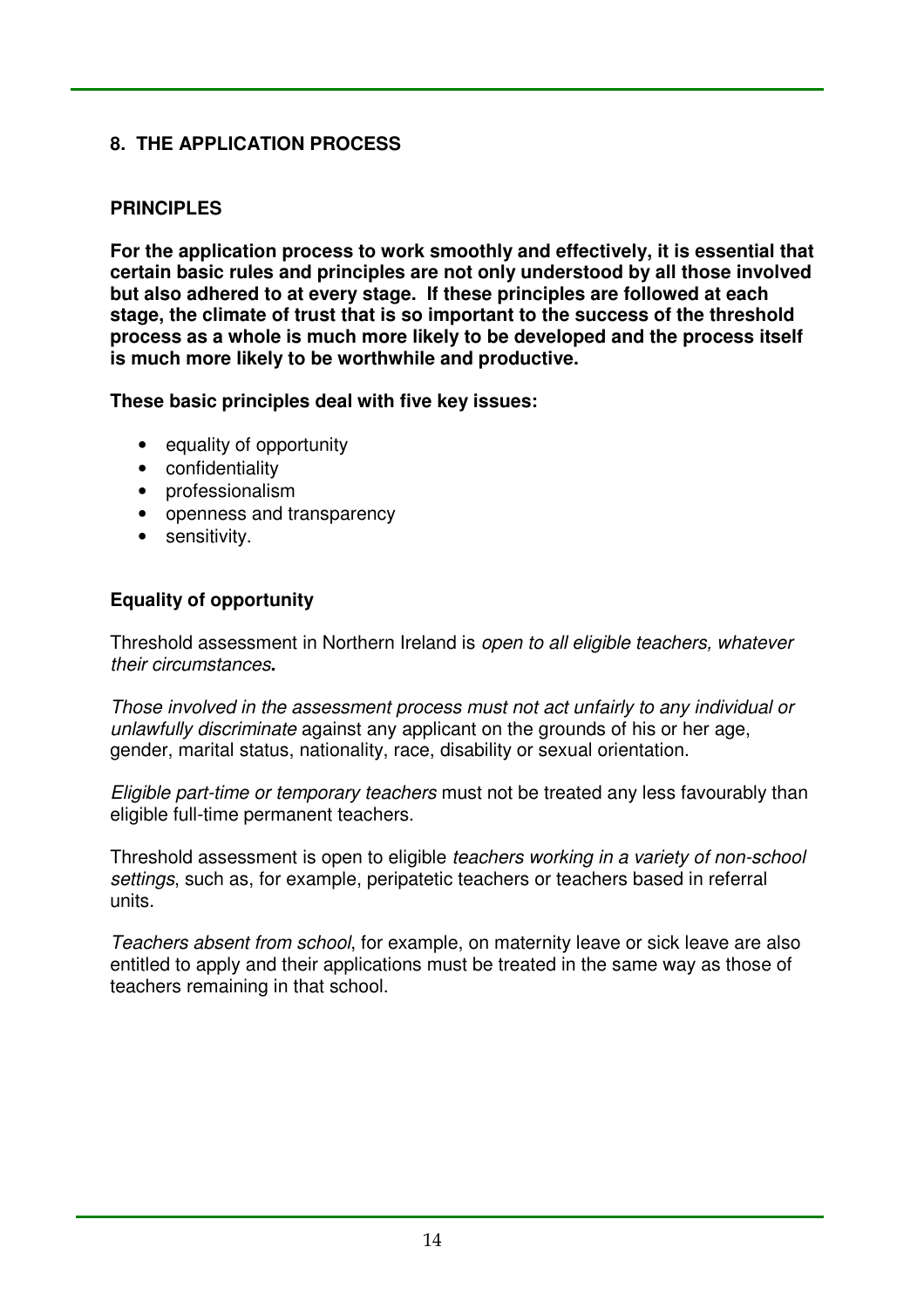# **Confidentiality**

Each eligible teacher's application should be treated in confidence.

 Application forms will be seen only by the assessing principal and by any member of the school management team whom the principal thinks it appropriate to involve in the assessment process.

## **Professionalism**

 Teachers applying for threshold assessment are expected to behave professionally when completing their applications: they are expected not only to make a declaration that they are eligible for assessment but also to submit evidence in their application forms that is accurate and open to verification.

 Principals are responsible for making the assessments on the basis of the evidence summarised on the application forms, PRSD review statements and their wider knowledge of each applicant, the contribution he or she has made to the achievements of the school and the particular context in which the teacher is working:

working:<br>In drawing on and making use of this wider knowledge and determining whether the evidence submitted by each applicant is both accurate and indicative of his or her overall performance, principals must maintain the highest professional standards.

### **Openness and transparency**

#### **It is important that threshold assessment is an integral part of the continuing professional development of teachers.**

 One of its fundamental aims is to contribute to the overall process of improving the quality of teaching and learning in schools, but it also aims to 'give recognition to the high calibre of teachers and allow those with relevant experience to gain due reward for their professionalism in the classroom'.

#### **If threshold assessment is to achieve these wider aims, it is essential that all those involved in it, and school principals in particular, are open and straightforward about their actions at all stages.**

This means that:

- all teachers in the same school should be treated in the same way and given the same opportunities to apply for threshold assessment;
- every application should be assessed in the same fair and consistent manner;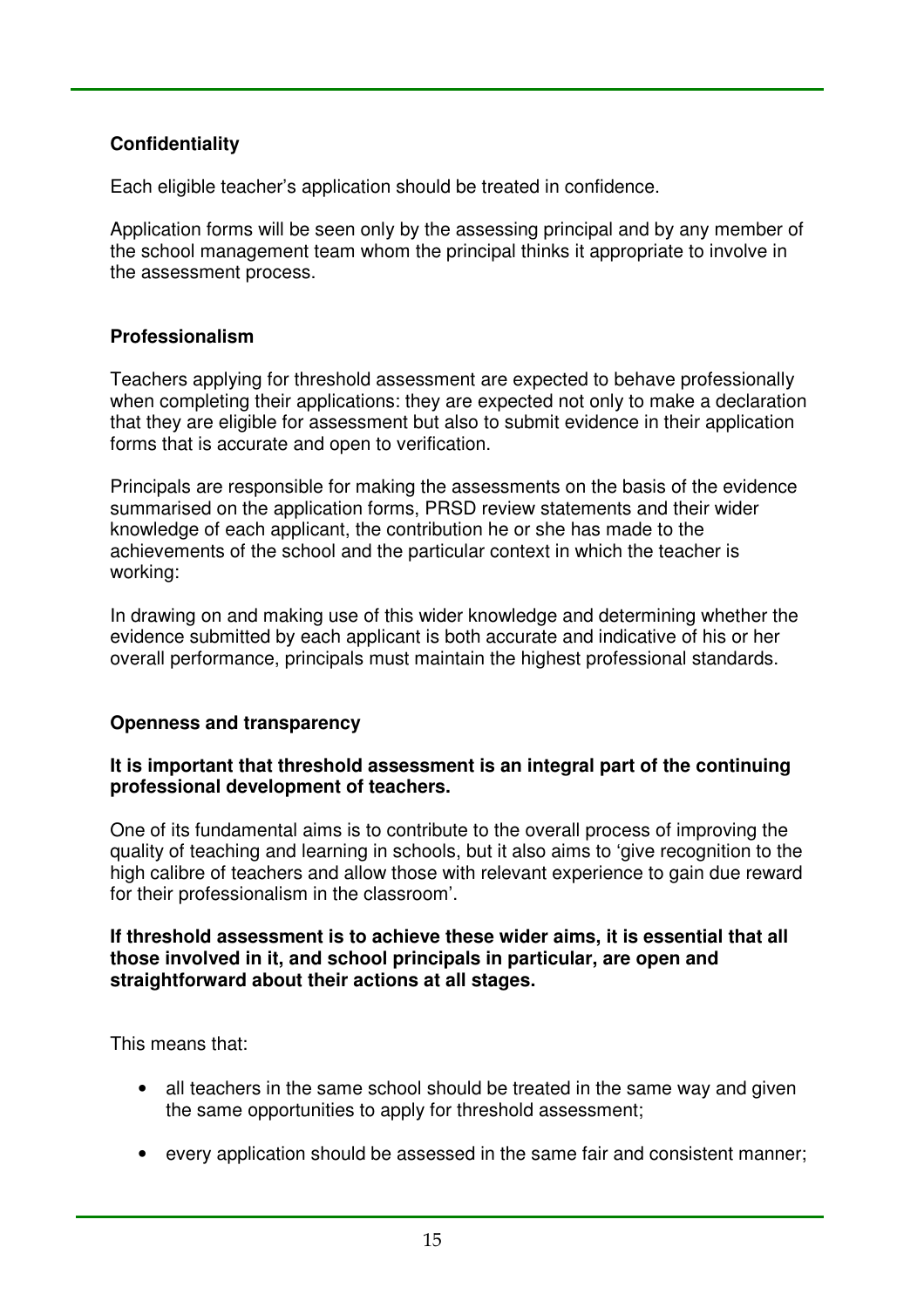- the briefings that teachers are given about threshold assessment in their schools should be clear, straightforward and helpful;
- any centrally-held school information on which teachers applying for threshold assessment might wish to draw should be made easily available to them;
- teachers should be given opportunities to consult their principals or other senior colleagues about their application forms;
- completed application forms should be assessed as quickly as possible;
- • confidentiality must be fully respected;
- the opportunities that principals have to draw on and use their wider knowledge of applicants and their contributions to the achievements of the school should not be used unfairly;
- eligible teachers who decide to apply for threshold assessment should know how the principals of their schools intend to use this wider knowledge and information and be confident that they will use only such additional information as can be verified.

## **Sensitivity**

 Teachers may find some aspects of the assessment process difficult to come to terms with and principals will need to take time to form a clear and confident understanding of their responsibilities.

#### **It is therefore very important that all those who have key roles in the threshold assessment process in Northern Ireland are sensitive to the concerns, apprehensions and uncertainties of others.**

 Teachers should bear in mind that principals have very important responsibilities, especially for assessing applications against the threshold standards in a fair and consistent manner and satisfying the external assessors asked to verify the process that has been used.

 Principals should bear in mind that many teachers will need time and assistance to help them make their own way through the process and understand exactly what it means for them.

 If all those involved understand, sympathise with and are sensitive to the needs, apprehensions and uncertainties of the others, the fundamental aims of Threshold Northern Ireland are very much more likely to be achieved.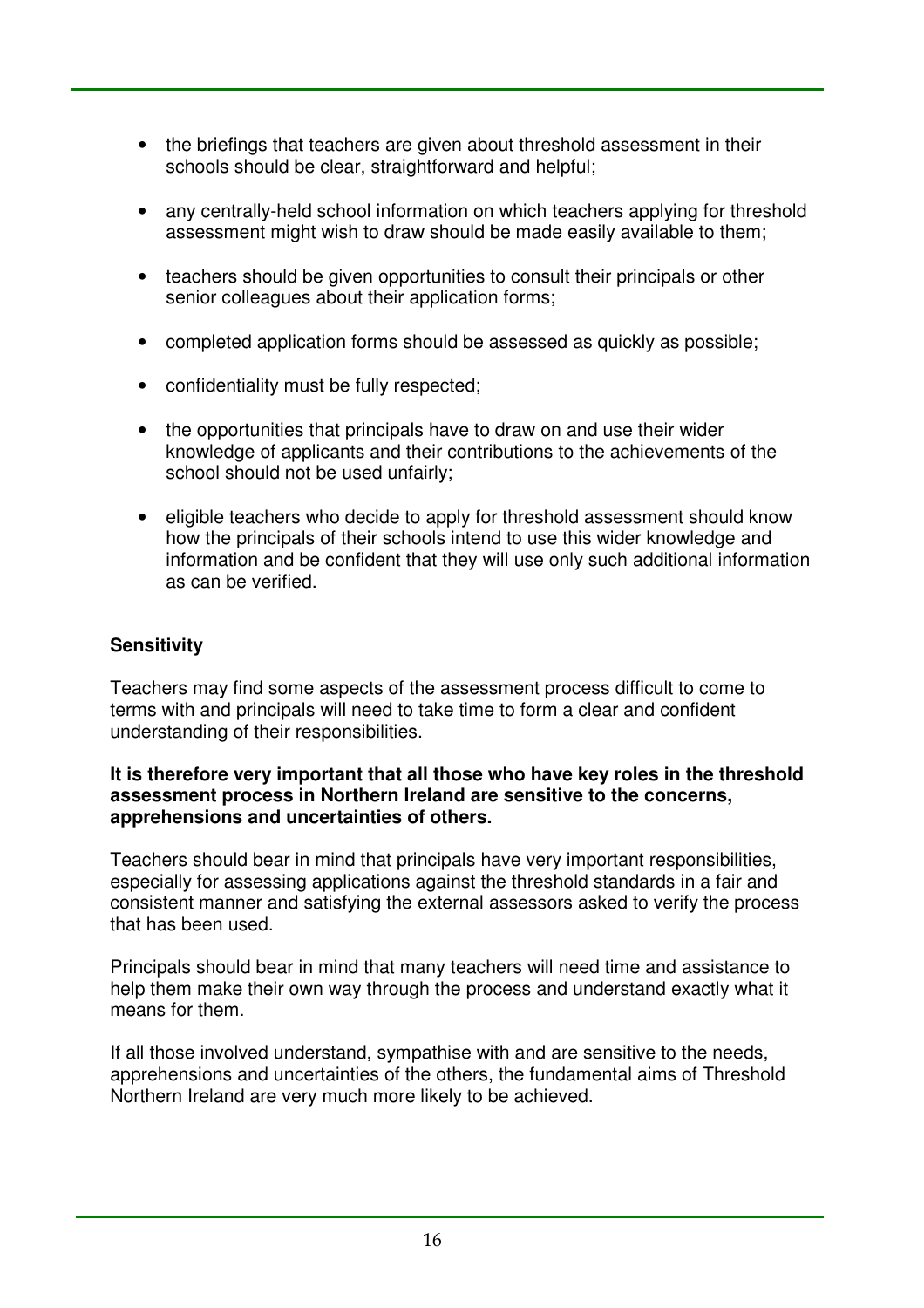# **MAKING AN APPLICATION**

Eligible teachers who decide to apply for threshold assessment are advised to:

- keep their applications factual and concise;
- read all the information provided about the four agreed threshold standards carefully before starting to think about the evidence they might include in their application forms;
- make sure that they know what each of the four standards deals with and requires of them;
- select from the evidence available that which illustrates what they have typically done or are doing as teachers;
- read and pay careful attention to the additional guidance provided along with this handbook;
- keep in mind that the examples given in the completed application forms must be open to verification: there is no requirement for teachers to make or keep portfolios of evidence, but they must be sure that any source of information referred to in their application forms can be verified, if necessary.

# **SELECTING THE EVIDENCE**

 **It is the teacher who is responsible for applying for threshold assessment. This means that it is the eligible teacher who is responsible for completing the application form.** 

 **The eligible teacher who decides to apply for threshold assessment needs to:** 

- provide a summary of evidence to show that he or she meets each of the four threshold standards in Northern Ireland (citing PRSD review statements where appropriate);
- use this evidence to demonstrate that he or she has worked at the standards required over the previous two to three years;
- present the summary of the relevant evidence selected in the form of *concrete* examples of his or her day-to-day practice;
- be able to demonstrate that all four of the standards have been met.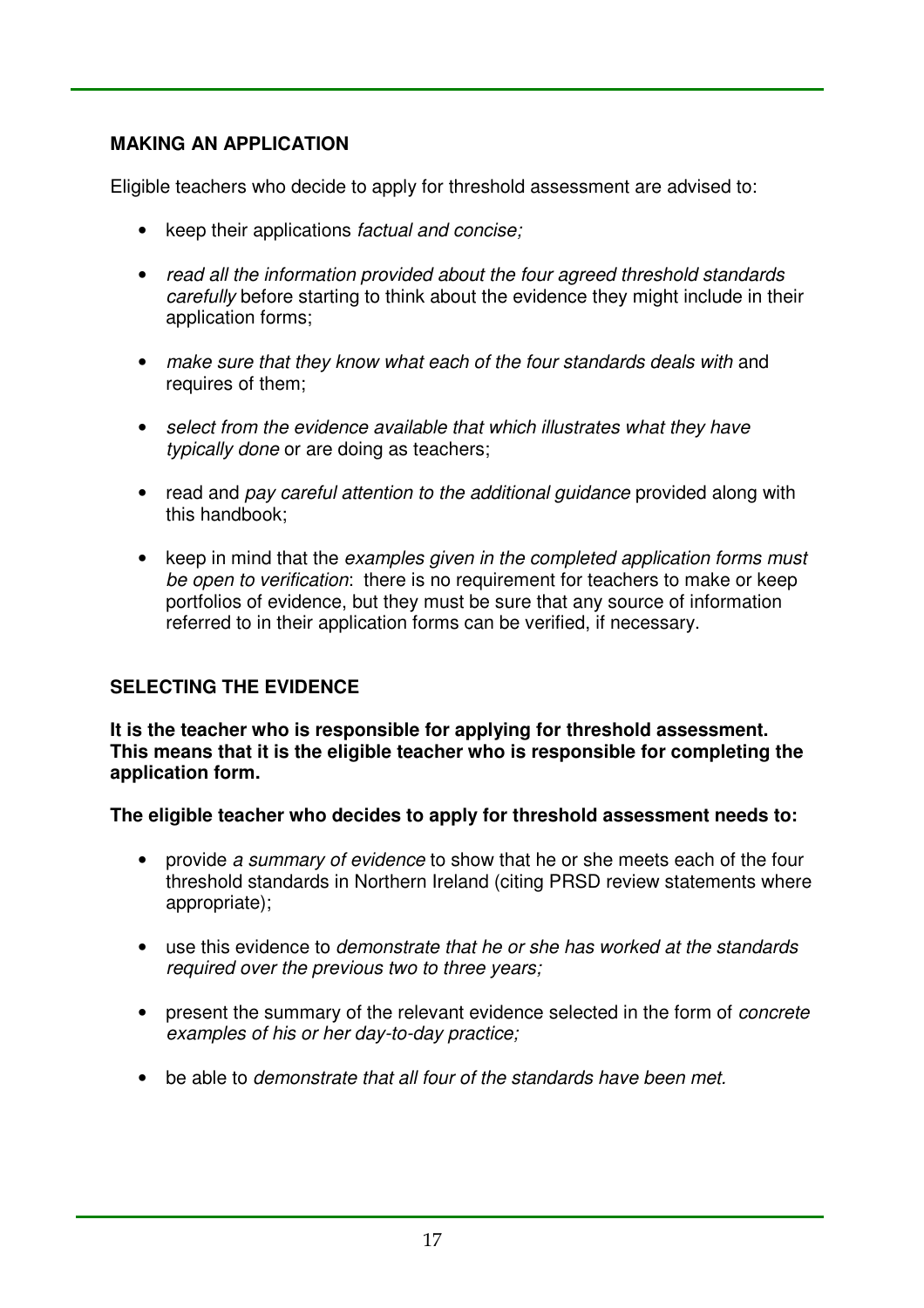#### **9**. **9. ASSESSING APPLICATIONS**

# **THE ROLE OF THE PRINCIPAL**

 It is the responsibility of the principals of the schools at which eligible teachers work to:

- make an assessment of each application form submitted and form a judgement as to whether the four agreed threshold standards have been met or not;
- make notes about any additional information used to inform the assessment that has been made ie PRSD review statements;
- note areas for each teacher's future professional development, whether or not the application has been assessed as successful;
- • write comments on the final page on:
	- the accuracy and relevance of the applicant's evidence;
	- any additional evidence which has been obtained.

 In carrying out these responsibilities, principals are expected to exercise their professional judgement and to keep very much in mind the basic rules and principles that apply to all those involved in the threshold process in Northern Ireland.

## **10. AFTERWARDS**

## **FEEDBACK**

 Because Threshold Northern Ireland is set in the context of professional development generally, eligible teachers who apply for threshold assessment should receive feedback on the outcome of their application from the principals of the school in which they work, based on development issues arising from the application forms.

### **Successful Applicants**

 Eligible teachers whose applications for threshold assessments are successful will be notified by the principal of the outcome of their application within 20 working days of the date of their assessment.

 They will be placed on point 1 of the upper pay scale from 1st September in the calendar year in which they make their application.